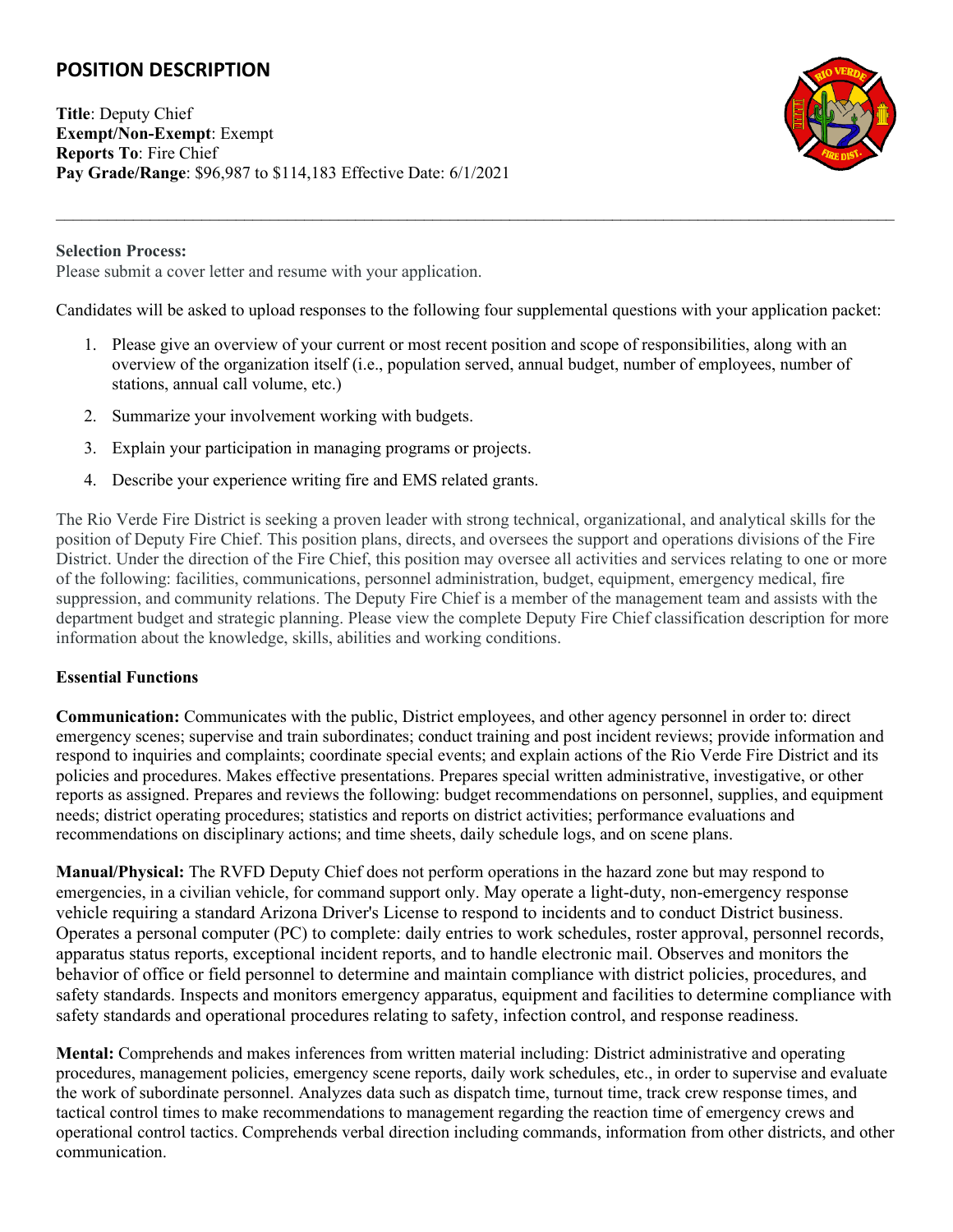#### **Knowledge and Abilities:**

Knowledge of: Firefighting tactics and strategy including: management skills in fire ground factors, building construction, tactical priorities, rescue operations, fire control considerations, apparatus placement, property conservation, fire ground safety, communications, fire stream management, hazardous materials, and major medical operations; the operation and capability of the types of apparatus and equipment used by the Rio Verde Fire District and other departments, and the management of their effective use; Rio Verde Fire District policies and procedures and fire prevention codes and methods; the geography of the Rio Verde Fire District and other surrounding communities, including the location of streets, target hazards, and hydrants; supervisory and training practices and techniques; and the methods of conducting special studies or administrative investigations.

Ability to: analyze and react to emergency situations quickly and calmly to adopt effective courses of action, giving due regard to hazards and circumstances; organize proper staffing on a continuous basis and assign personnel in a manner which provides the most effective level of fire protection and emergency medical services for the District; interpret administrative policies and assist in formulating District long-range goals and objectives; comprehend material to stay informed on global, national, state, and local fire service issues; participate in physical fitness programs and comply with district medical and fitness requirements; act in the capacity of the Fire Chief, represent the district on special committees as assigned, and make effective public presentations; and establish and maintain effective working relationships with Board commissioners, coworkers, and the public.

The duties listed above are intended only as general illustrations of the various types of work that may be performed. Specific statements of duties not included does not exclude them from the position if the work is similar, related, or a logical assignment to the position. Job descriptions are subject to change by the District as the needs of the District and requirements of the job change.

## **QUALIFICATIONS**

#### **Minimum Qualification(s) Required.**

Eight current and consecutive years firefighting experience and a minimum of 2 years in the position of Fire Captain. Bachelor's Degree in Fire Science, Business Administration, Public Administration, or closely related field (as approved by the Fire Chief) from a regionally accredited college or university.

## **OR**

Eight current and consecutive years firefighting experience and a minimum of 5 years in the position of Fire Captain. Associate degree in Fire Science or Fire Science Technology from a regionally accredited college/university. The Fire Chief, with fire board approval, may extend time needed to complete educational requirements, not to exceed 2 years after promotional date.

NIMS ICS 100, 200, 300, 400, 700 and 800

#### **Preferred Qualifications**

Master's degree from an accredited college or university with major course work in fire science, fire administration, fire protection engineering, emergency medical services, emergency management, public administration, business administration or related subject is preferred

Executive Fire Officer (EFO) certification from the National Fire Academy (NFA), the United States Fire Administration is preferred.

Chief Fire Officer Designation (CFO) from the Center for Public Safety Excellence is preferred.

**Special Requirement(s).** Must possess a valid Arizona Driver's License. Candidate must have experience with mutual aid or automatic aid systems.